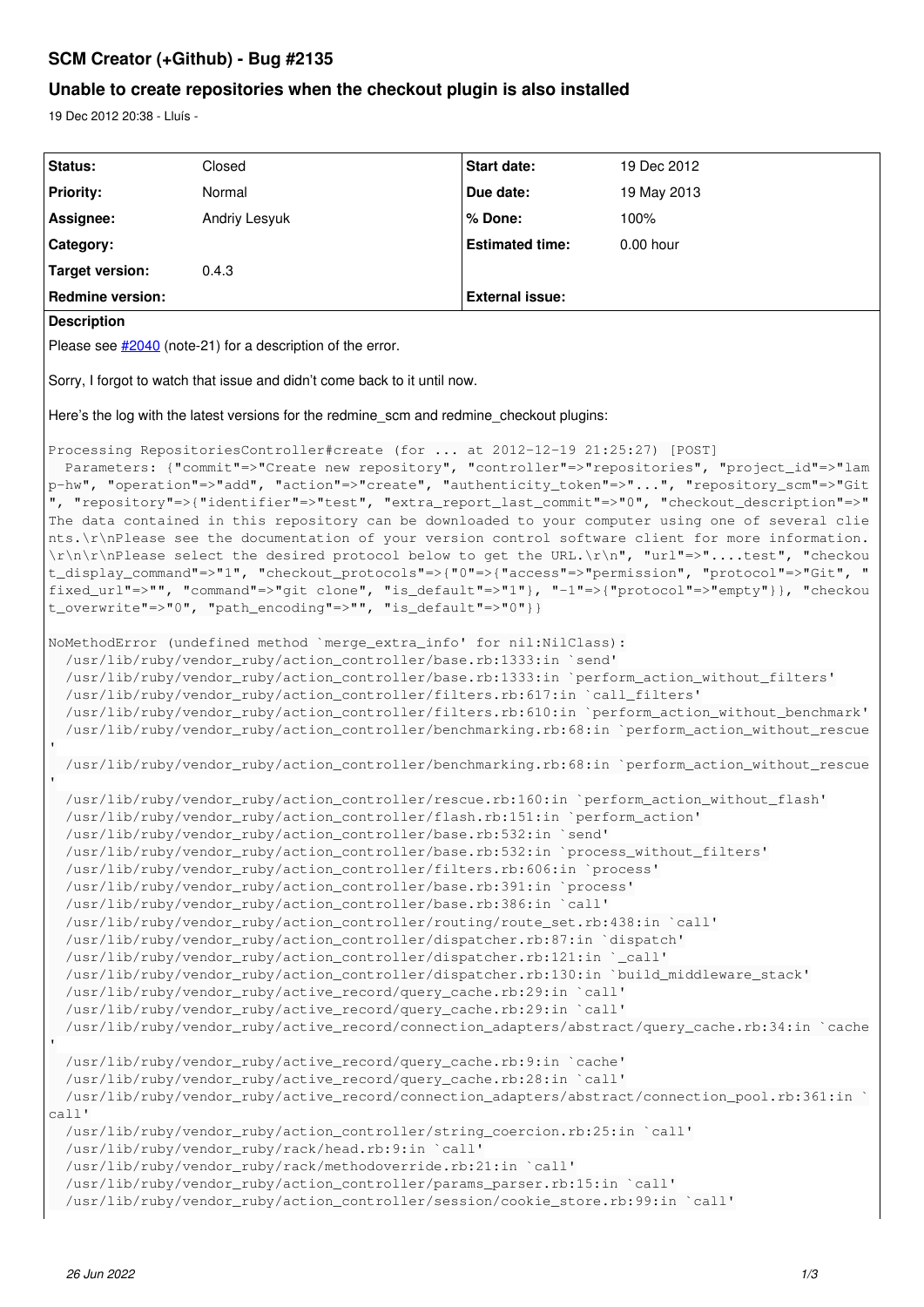```
  /usr/lib/ruby/vendor_ruby/action_controller/failsafe.rb:26:in `call'
  /usr/lib/ruby/vendor_ruby/rack/lock.rb:15:in `call'
  /usr/lib/ruby/vendor_ruby/action_controller/dispatcher.rb:106:in `call'
  /usr/lib/ruby/vendor_ruby/rack/handler/fastcgi.rb:66:in `serve'
  public/dispatch.fcgi:24
```
Rendering /usr/share/redmine/public/500.html (500 Internal Server Error)

#### And here with your changes in revision 111 :

```
Processing RepositoriesController#create (for ... at 2012-12-19 21:30:32) [POST]
   Parameters: {"commit"=>"Create new repository", "operation"=>"add", "authenticity_token"=>"...",
 "action"=>"create", "project_id"=>"lamp-hw", "controller"=>"repositories", "repository_scm"=>"Git
", "repository"=>{"checkout_protocols"=>{"-1"=>{"protocol"=>"empty"}, "0"=>{"command"=>"git clone"
 , "access"=>"permission", "protocol"=>"Git", "fixed_url"=>"", "is_default"=>"1"}}, "checkout_descr
iption"=>"The data contained in this repository can be downloaded to your computer using one of se
veral clients.\r\nPlease see the documentation of your version control software client for more in
formation.\r\n\r\nPlease select the desired protocol below to get the URL.\r\n", "identifier"=>"te
st", "extra_report_last_commit"=>"0", "path_encoding"=>"", "checkout_display_command"=>"1", "url"=
>"....test", "checkout_overwrite"=>"0", "is_default"=>"0"}}
```

```
NoMethodError (undefined method `[]=' for nil:NilClass):
    /usr/lib/ruby/vendor_ruby/active_record/base.rb:2918:in `send'
    /usr/lib/ruby/vendor_ruby/active_record/base.rb:2918:in `assign_attributes'
    /usr/lib/ruby/vendor_ruby/active_record/base.rb:2914:in `each'
    /usr/lib/ruby/vendor_ruby/active_record/base.rb:2914:in `assign_attributes'
    /usr/lib/ruby/vendor_ruby/active_record/base.rb:2787:in `attributes_without_extra_info='
    app/models/repository.rb:75:in `send'
    app/models/repository.rb:75:in `attributes='
    /usr/lib/ruby/vendor_ruby/active_record/base.rb:2477:in `initialize'
    /usr/lib/ruby/vendor_ruby/action_controller/base.rb:1333:in `send'
    /usr/lib/ruby/vendor_ruby/action_controller/base.rb:1333:in `perform_action_without_filters'
    /usr/lib/ruby/vendor_ruby/action_controller/filters.rb:617:in `call_filters'
    /usr/lib/ruby/vendor_ruby/action_controller/filters.rb:610:in `perform_action_without_benchmark'
    /usr/lib/ruby/vendor_ruby/action_controller/benchmarking.rb:68:in `perform_action_without_rescue
    /usr/lib/ruby/vendor_ruby/action_controller/benchmarking.rb:68:in `perform_action_without_rescue
    /usr/lib/ruby/vendor_ruby/action_controller/rescue.rb:160:in `perform_action_without_flash'
    /usr/lib/ruby/vendor_ruby/action_controller/flash.rb:151:in `perform_action'
    /usr/lib/ruby/vendor_ruby/action_controller/base.rb:532:in `send'
    /usr/lib/ruby/vendor_ruby/action_controller/base.rb:532:in `process_without_filters'
    /usr/lib/ruby/vendor_ruby/action_controller/filters.rb:606:in `process'
    /usr/lib/ruby/vendor_ruby/action_controller/base.rb:391:in `process'
    /usr/lib/ruby/vendor_ruby/action_controller/base.rb:386:in `call'
    /usr/lib/ruby/vendor_ruby/action_controller/routing/route_set.rb:438:in `call'
    /usr/lib/ruby/vendor_ruby/action_controller/dispatcher.rb:87:in `dispatch'
    /usr/lib/ruby/vendor_ruby/action_controller/dispatcher.rb:121:in `_call'
    /usr/lib/ruby/vendor_ruby/action_controller/dispatcher.rb:130:in `build_middleware_stack'
    /usr/lib/ruby/vendor_ruby/active_record/query_cache.rb:29:in `call'
    /usr/lib/ruby/vendor_ruby/active_record/query_cache.rb:29:in `call'
    /usr/lib/ruby/vendor_ruby/active_record/connection_adapters/abstract/query_cache.rb:34:in `cache
'  /usr/lib/ruby/vendor_ruby/active_record/query_cache.rb:9:in `cache'
    /usr/lib/ruby/vendor_ruby/active_record/query_cache.rb:28:in `call'
    /usr/lib/ruby/vendor_ruby/active_record/connection_adapters/abstract/connection_pool.rb:361:in `
call'
    /usr/lib/ruby/vendor_ruby/action_controller/string_coercion.rb:25:in `call'
    /usr/lib/ruby/vendor_ruby/rack/head.rb:9:in `call'
    /usr/lib/ruby/vendor_ruby/rack/methodoverride.rb:21:in `call'
    /usr/lib/ruby/vendor_ruby/action_controller/params_parser.rb:15:in `call'
    /usr/lib/ruby/vendor_ruby/action_controller/session/cookie_store.rb:99:in `call'
    /usr/lib/ruby/vendor_ruby/action_controller/failsafe.rb:26:in `call'
```

```
  /usr/lib/ruby/vendor_ruby/rack/lock.rb:15:in `call'
```